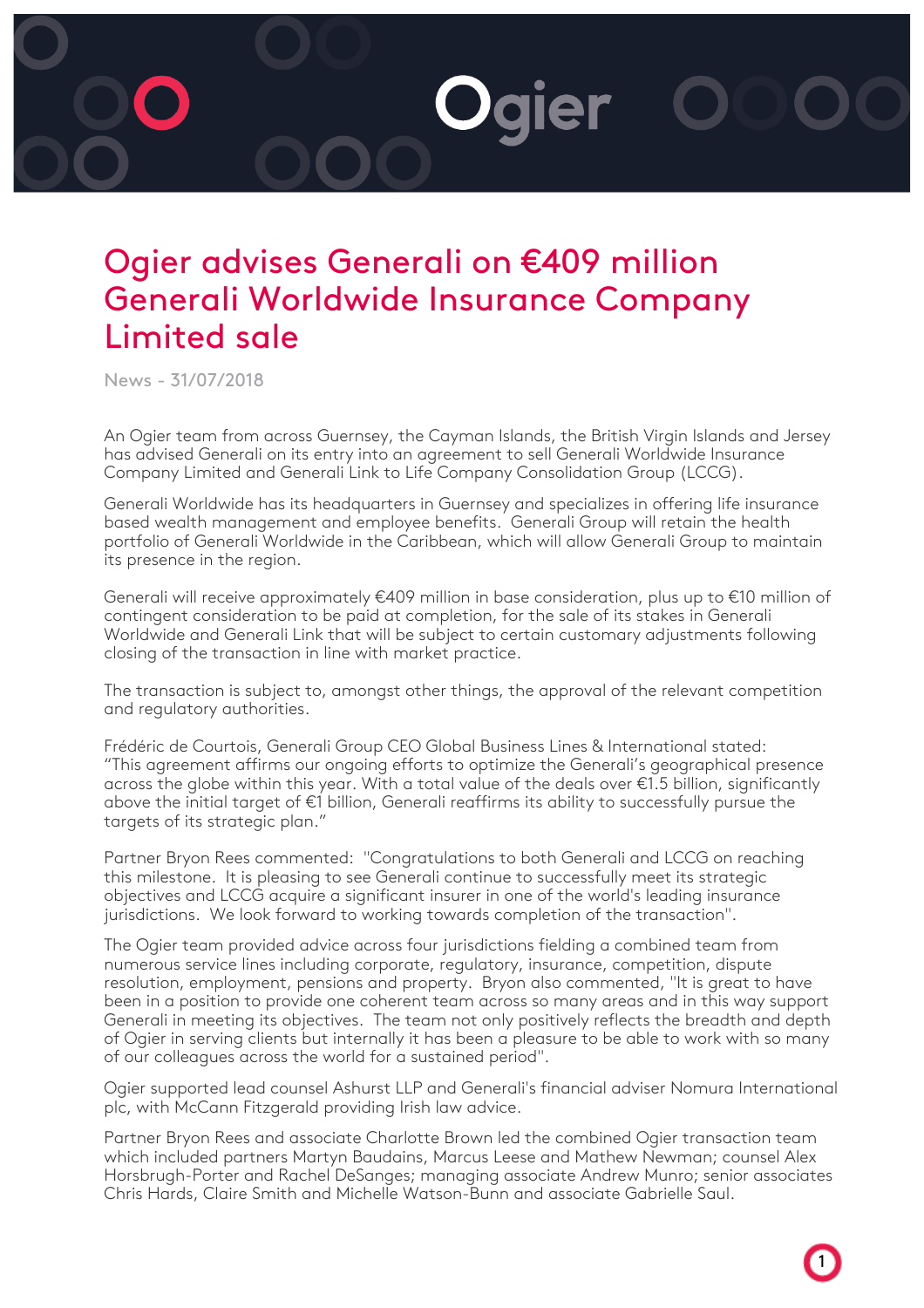

The Cayman Islands team was led by partners Angus Davison and James Heinicke, supported by associate Tommy Tuohy.

The British Virgin Islands team was led by partners Michael Killourhy and Ray Wearmouth, supported by senior associate Rebecca Clark.

The Jersey team was led by partner Raulin Amy supported by Lisa Floris, now part of Ogier's in-house counsel team.

2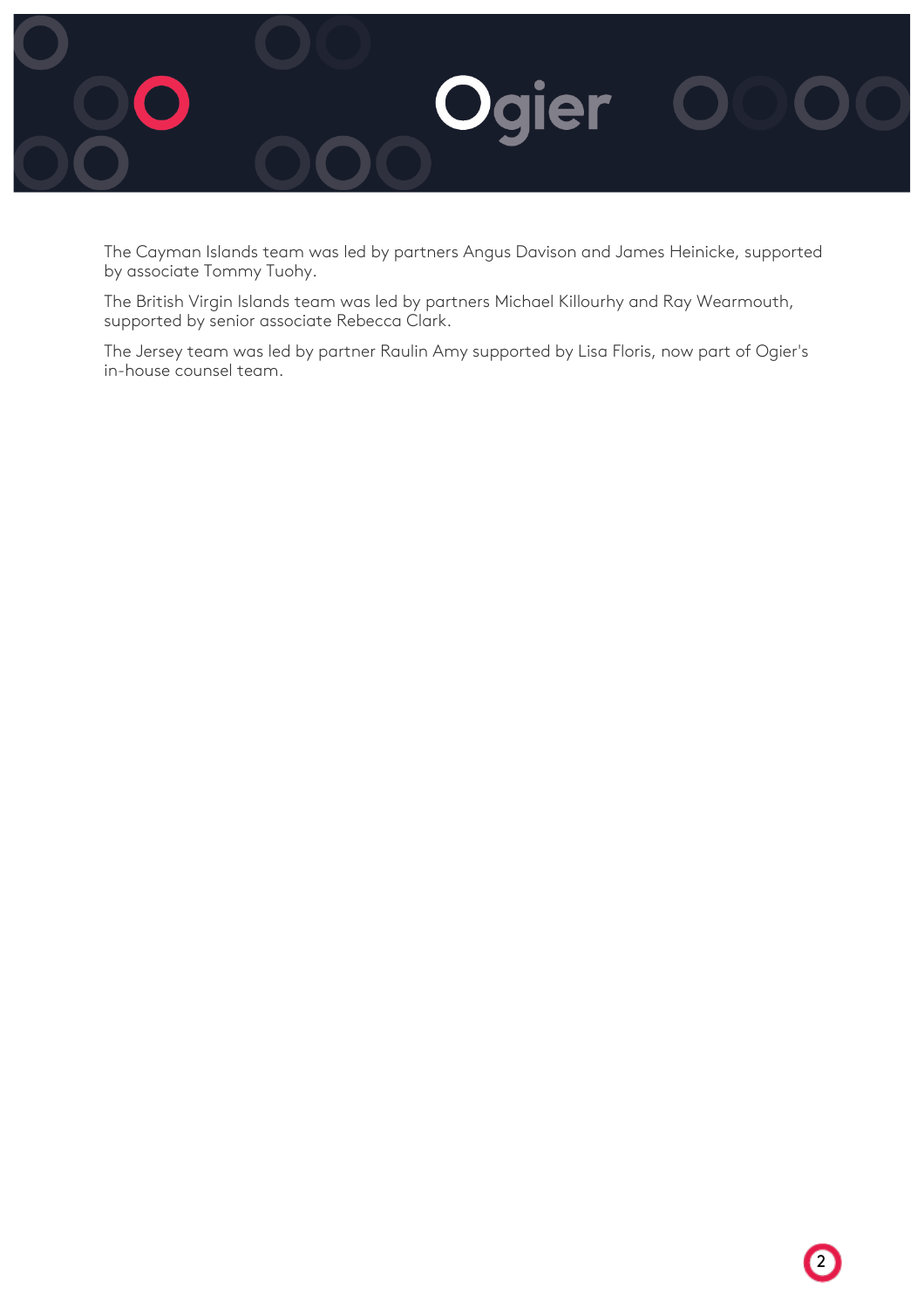

#### **Contacts**



[Bryon Rees](https://www.ogier.com/people/bryon-rees) Partner Guernsey [bryon.rees@ogier.com](mailto:bryon.rees@ogier.com) [T+44 1481 752312](tel:+44 1481 752312)



[Raulin Amy](https://www.ogier.com/people/raulin-amy) Partner Jersey [raulin.amy@ogier.com](mailto:raulin.amy@ogier.com) [T+44 1534 514239](tel:+44 1534 514239) [M+44 7797 829455](tel:+44 7797 829455)



[Martyn Baudains](https://www.ogier.com/people/martyn-baudains) Partner Guernsey [martyn.baudains@ogier.com](mailto:martyn.baudains@ogier.com) [T+44 1481 752217](tel:+44 1481 752217) [M+44 7797 711364](tel:+44 7797 711364)



[Angus Davison](https://www.ogier.com/people/angus-davison) Partner Cayman Islands [angus.davison@ogier.com](mailto:angus.davison@ogier.com) [T+1 345 815 1788](tel:+1 345 815 1788) [M+1 345 525 1110](tel:+1 345 525 1110)



[James Heinicke](https://www.ogier.com/people/james-heinicke) Partner Cayman Islands [James.Heinicke@ogier.com](mailto:James.Heinicke@ogier.com) [T+1 345 815 1768](tel:+1 345 815 1768)

[M+1 345 516 0453](tel:+1 345 516 0453)



[Michael Killourhy](https://www.ogier.com/people/michael-killourhy) Partner British Virgin Islands [michael.killourhy@ogier.com](mailto:michael.killourhy@ogier.com) [T+1 284 852 7309](tel:+1 284 852 7309) [M+1 284 542 7309](tel:+1 284 542 7309)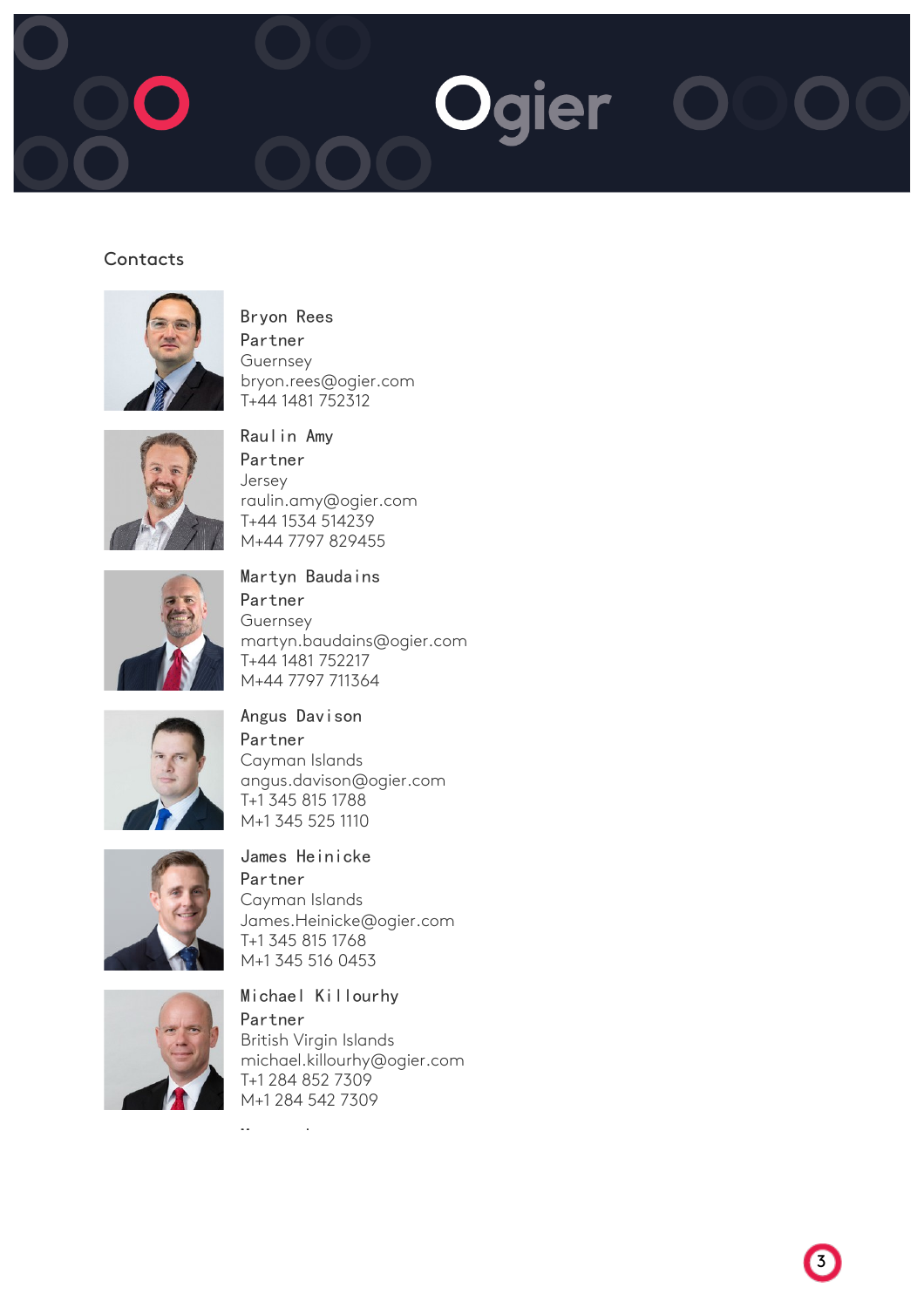## **Ogier**



[Marcus Leese](https://www.ogier.com/people/marcus-leese) Partner Guernsey, Hong Kong [marcus.leese@ogier.com](mailto:marcus.leese@ogier.com) [T+44 1481 737152](tel:+44 1481 737152) [M+44 7797 819856](tel:+44 7797 819856)



[Mathew Newman](https://www.ogier.com/people/mathew-newman) Partner Guernsey [mathew.newman@ogier.com](mailto:mathew.newman@ogier.com) [T+44 1481 752253](tel:+44 1481 752253) [M+44 7797 819901](tel:+44 7797 819901)



[Ray Wearmouth](https://www.ogier.com/people/ray-wearmouth) Partner British Virgin Islands [ray.wearmouth@ogier.com](mailto:ray.wearmouth@ogier.com) [T+1 284 852 7364](tel:+1 284 852 7364) [M+1 284 542 7364](tel:+1 284 542 7364)



[Alex Horsbrugh-Porter](https://www.ogier.com/people/alex-horsbrugh-porter) Partner Guernsey [alex.horsbrugh-porter@ogier.com](mailto:alex.horsbrugh-porter@ogier.com) [T+44 1481 752272](tel:+44 1481 752272)



[Rachel DeSanges](https://www.ogier.com/people/rachel-desanges) Head of Employment, Guernsey Guernsey, London [rachel.desanges@ogier.com](mailto:rachel.desanges@ogier.com) [T+44 1481 752251](tel:+44 1481 752251) [M+44 7797 756352](tel:+44 7797 756352)



[Rebecca Clark](https://www.ogier.com/people/rebecca-clark) Managing Associate British Virgin Islands [rebecca.clark@ogier.com](mailto:rebecca.clark@ogier.com) [T+1 284 852 7330](tel:+1 284 852 7330) [M+1 284 542 7330](tel:+1 284 542 7330)



[Chris Hards](https://www.ogier.com/people/chris-hards) Managing Associate Guernsey [chris.hards@ogier.com](mailto:chris.hards@ogier.com) [T+44 1481 752306](tel:+44 1481 752306)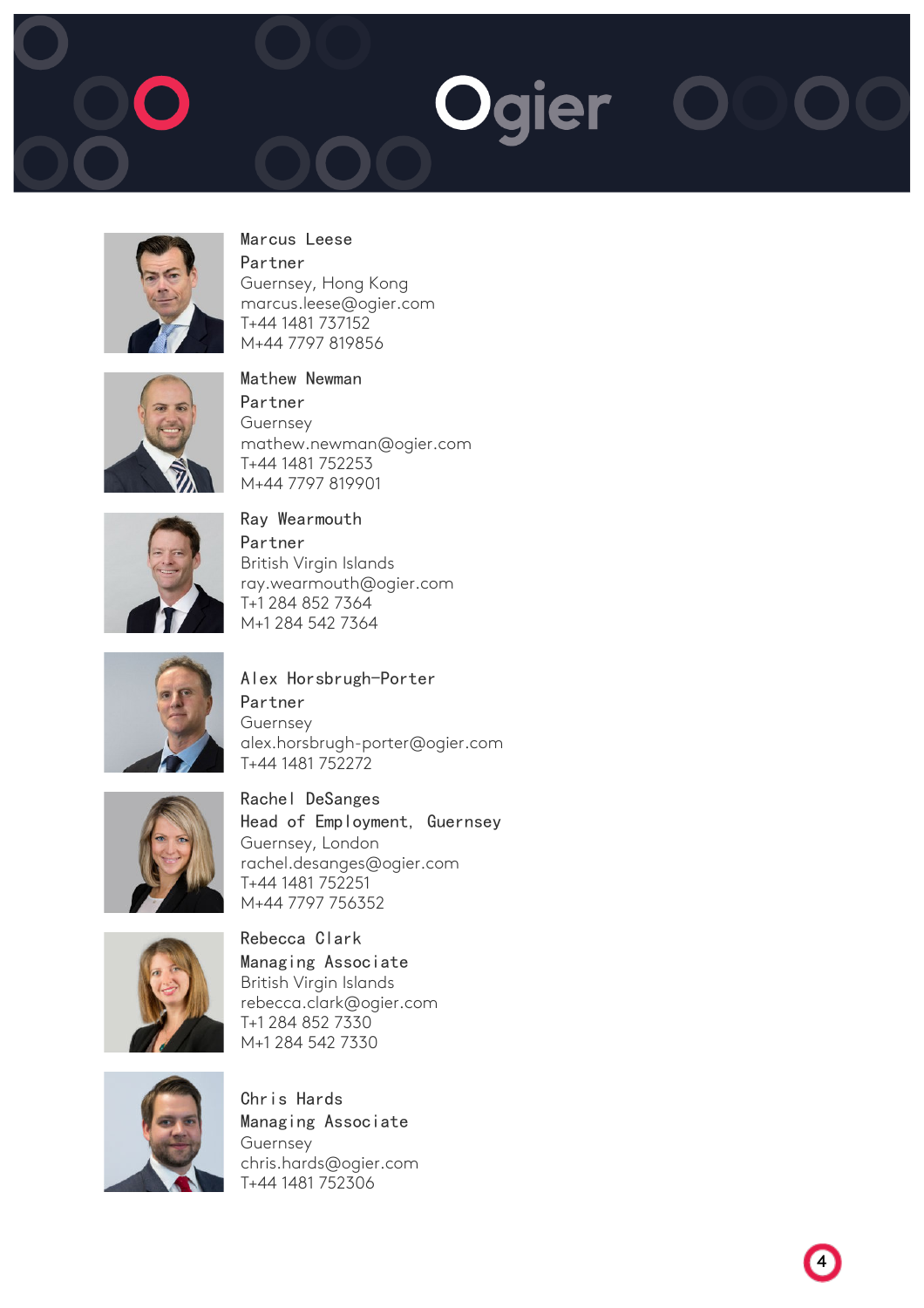